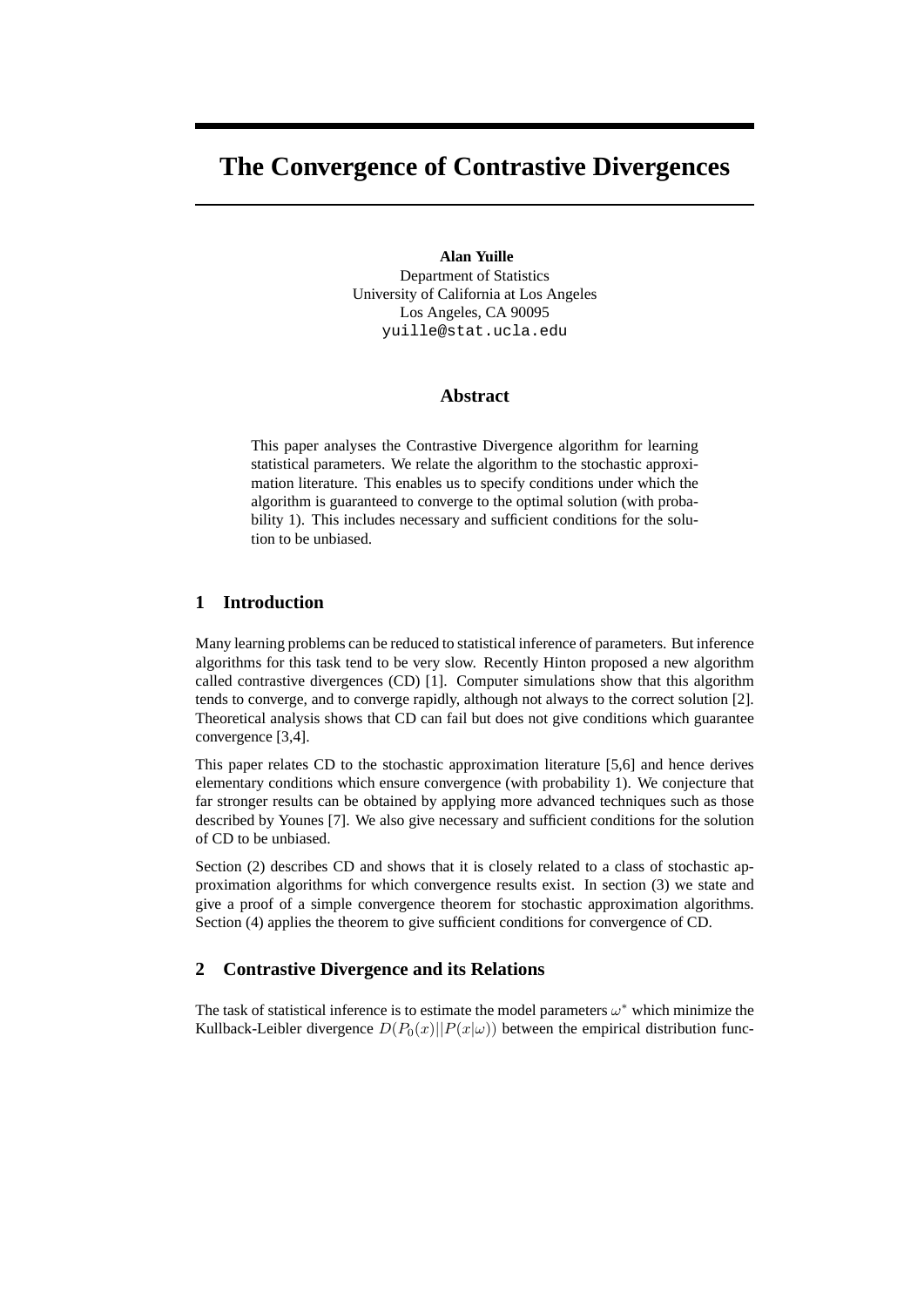tion of the observed data  $P_0(x)$  and the model  $P(x|\omega)$ . It is assumed that the model distribution is of the form  $P(x|\omega) = e^{-E(x;\omega)}/Z(\omega)$ .

Estimating the model parameters is difficult. For example, it is natural to try performing steepest descent on  $D(P_0(x)||P(x|\omega))$ . The *steepest descent algorithm* can be expressed as:

$$
\omega_{t+1} - \omega_t = \gamma_t \{-\sum_x P_0(x) \frac{\partial E(x;\omega)}{\partial \omega} + \sum_x P(x|\omega) \frac{\partial E(x;\omega)}{\partial \omega} \},\tag{1}
$$

where the  $\{\gamma_t\}$  are constants.

Unfortunately steepest descent is usually computationally intractable because of the need to compute the second term on the right hand side of equation (1). This is extremely difficult because of the need to evaluate the normalization term  $Z(\omega)$  of  $P(x|\omega)$ .

Moreover, steepest descent also risks getting stuck in a local minimum. There is, however, an important exception if we can express  $E(x; \omega)$  in the special form  $E(x; \omega) = \omega \cdot \phi(x)$ , for some function  $\phi(x)$ . In this case  $D(P_0(x)||P(x|\omega))$  is convex and so steepest descent is guaranteed to converge to the global minimum. But the difficulty of evaluating  $Z(\omega)$ remains.

The CD algorithm is formally similar to steepest descent. But it avoids the need to evaluate  $Z(\omega)$ . Instead it approximates the second term on the right hand side of the steepest descent equation (1) by a stochastic term. This approximation is done by defining, for each  $\omega$ , a Markov Chain Monte Carlo (MCMC) transition kernel  $K_{\omega}(x, y)$  whose invariant distribution is  $P(x|\omega)$  (i.e.  $\sum_{x} P(x|\omega)K_{\omega}(x, y) = P(y|\omega)$ ).

Then the *CD algorithm* can be expressed as:

$$
\omega_{t+1} - \omega_t = \gamma_t \{-\sum_x P_0(x) \frac{\partial E(x;\omega)}{\partial \omega} + \sum_x Q_\omega(x) \frac{\partial E(x;\omega)}{\partial \omega} \},\tag{2}
$$

where  $Q_{\omega}(x)$  is the empirical distribution function on the samples obtained by initializing the chain at the data samples  $P_0(x)$  and running the Markov chain forward for m steps (the value of  $m$  is a design choice).

We now observe that CD is similar to a class of *stochastic approximation algorithms* which also use MCMC methods to stochastically approximate the second term on the right hand side of the steepest descent equation (1). These algorithms are reviewed in [7] and have been used, for example, to learn probability distributions for modelling image texture [8].

A typical algorithm of this type introduces a state vector  $S<sup>t</sup>(x)$  which is initialized by setting  $S^{t=0}(x) = P_0(x)$ . Then  $S^t(x)$  and  $\omega_t$  are updated sequentially as follows.  $S^t(x)$ is obtained by sampling with the transition kernel  $K_{\omega_t}(x, y)$  using  $S^{t-1}(x)$  as the initial state for the chain. Then  $\omega_{t+1}$  is computed by replacing the second term in equation (1) by the expectation with respect to  $S<sup>t</sup>(x)$ . From this perspective, we can obtain CD by having a state vector  $S^t(x)$  (=  $Q_\omega(x)$ ) which gets re-initialized to  $P_0(x)$  at each time step.

This stochastic approximation algorithm, and its many variants, have been extensively studied and convergence results have been obtained (see [7]). The convergence results are based on stochastic approximation theorems [6] whose history starts with the analysis of the Robbins-Monro algorithm [5]. Precise conditions can be specified which guarantee convergence in probability. In particular, Kushner [9] has proven convergence to global optima. Within the NIPS community, Orr and Leen [10] have studied the ability of these algorithms to escape from local minima by basin hopping.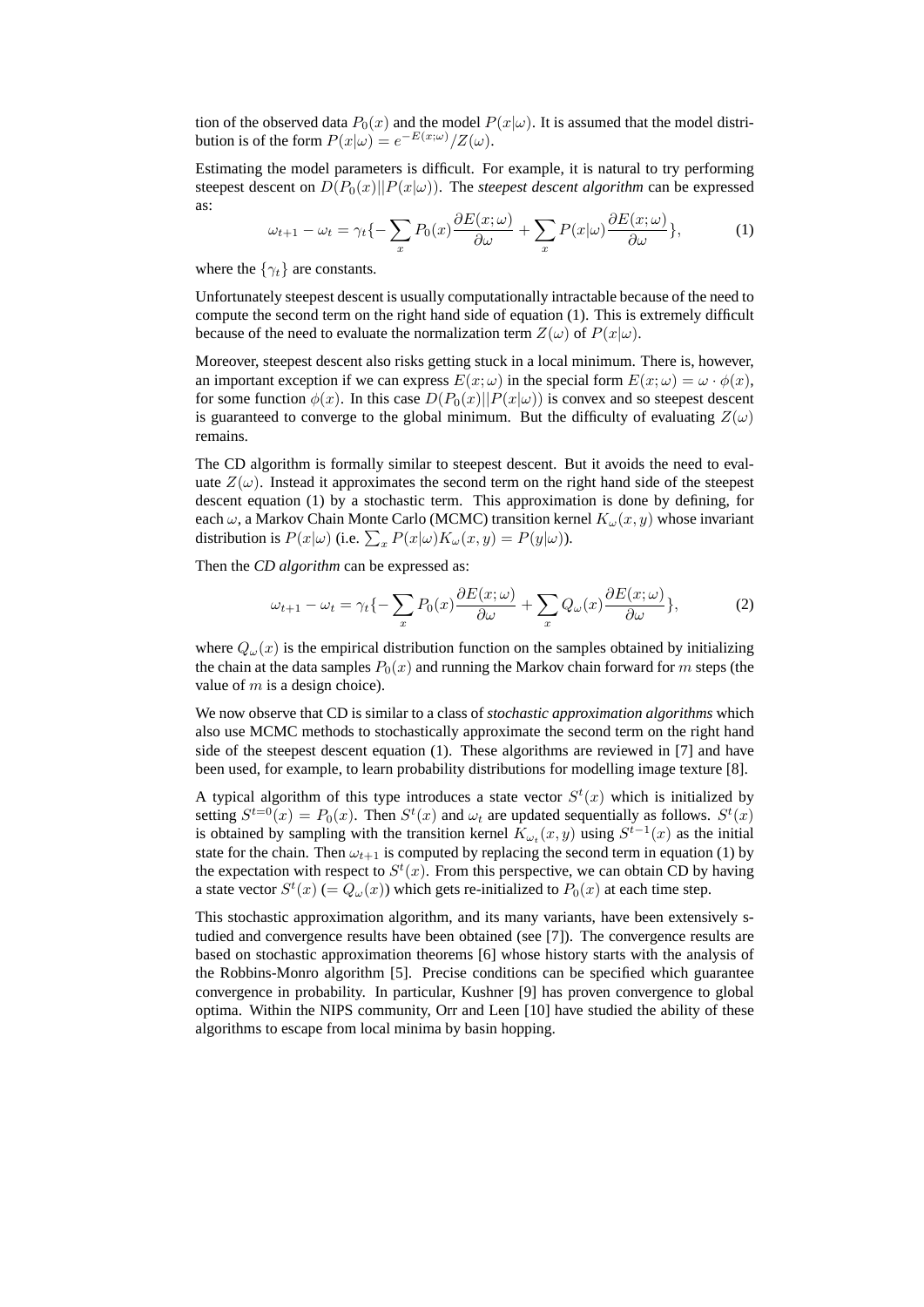## **3 Stochastic Approximation Algorithms and Convergence**

The general stochastic approximation algorithm is of the form:

$$
\omega_{t+1} = \omega_t - \gamma_t S(\omega_t, N_t), \tag{3}
$$

where  $N_t$  is a random variable sampled from a distribution  $P_n(N)$ ,  $\gamma_t$  is the damping coefficient, and  $S(.,.)$  is an arbitrary function.

We now state a theorem which gives sufficient conditions to ensure that the stochastic approximation algorithm (3) converges to a (solution) state  $\omega^*$ . The theorem is chosen because of the simplicity of its proof and we point out that a large variety of alternative results are available, see [6,7,9] and the references they cite.

The theorem involves three basic concepts. The first is a function  $L(\omega) = (1/2)|\omega - \omega^*|^2$ which is a measure of the distance of the current state  $\omega$  from the solution state  $\omega^*$  (in the next section we will require  $\omega^* = \arg \min_{\omega} D(P_0(x)||P(x|\omega))$ . The second is the expected value  $\sum_{N} P_n(N)S(\omega, N)$  of the update term in the stochastic approximation algorithm (3). The third is the expected squared magnitude  $\langle |S(\omega, N)|^2 \rangle$  of the update term.

The theorem states that the algorithm will converge provided three conditions are satisfied. These conditions are fairly intuitive. The first condition requires that the expected update  $\sum_{N} P_n(N) S(\omega, N)$  has a large component towards the solution  $\omega^*$  (i.e. in the direction of the negative gradient of  $L(\omega)$ ). The second condition requires that the expected squared magnitude  $\langle |S(\omega, N)|^2 \rangle$  is bounded, so that the "noise" in the update is not too large. The third condition requires that the damping coefficients  $\gamma_t$  decrease with time t, so that the algorithm eventually settles down into a fixed state. This condition is satisfied by setting  $\gamma_t = 1/t$ ,  $\forall t$  (which is the fastest fall off rate consistent with the SAC theorem).

We now state the theorem and briefly sketch the proof which is based on martingale theory (for an introduction, see [11]).

**Stochastic Approximation Convergence (SAC) Theorem**. *Consider the stochastic approximation algorithm, equation (3), and let*  $L(\omega) = (1/2)|\omega - \omega^*|^2$ . Then the algorithm *will converge to*  $\omega^*$  *with probability 1 provided:*  $(I)$   $-\nabla L(\omega) \cdot \sum_N P_n(N)S(\omega, N) \geq$  $K_1L(\omega)$  for some constant  $K_1$ , (2)  $\langle |S(\omega, N)|^2 \rangle_t \leq K_2(1 + L(\omega))$ , where  $K_2$  is some *constant and the expectation*  $\langle . \rangle_t$  *is taken with respect to all the data prior to time t, and* (3)  $\sum_{t=1}^{\infty} \gamma_t = \infty$  and  $\sum_{t=1}^{\infty} \gamma_t^2 < \infty$ .

Proof. *The proof [12] is a consequence of the supermartingale convergence theorem [11].* This theorem states that if  $X_t, Y_t, Z_t$  are positive random variables obeying  $\sum_{t=0}^{\infty} Y_t \leq \infty$ *with probability one and*  $\langle X_{t+1} \rangle \leq X_t + Y_t - Z_t$ ,  $\forall t$ , then  $X_t$  *converges with probability 1* and  $\sum_{t=0}^{\infty} Z_t < \infty$ . To apply the theorem, set  $X_t = (1/2)|\omega_t - \omega^*|^2$ , set  $Y_t = (1/2)K_2\gamma_t^2$ <br>and  $Z_t = -X_t(K_2\gamma_t^2 - K_1\gamma_t)$  ( $Z_t$  is positive for sufficiently large t). Conditions 1 and 2 *imply that*  $X_t$  *can only converge to 0. The result follows after some algebra.* 

#### **4 CD and SAC**

The CD algorithm can be expressed as a stochastic approximation algorithm by setting:

$$
S(\omega_t, N_t) = -\sum_x P_0(x) \frac{\partial E(x; \omega)}{\partial \omega} + \sum_x Q_\omega(x) \frac{\partial E(x; \omega)}{\partial \omega},
$$
(4)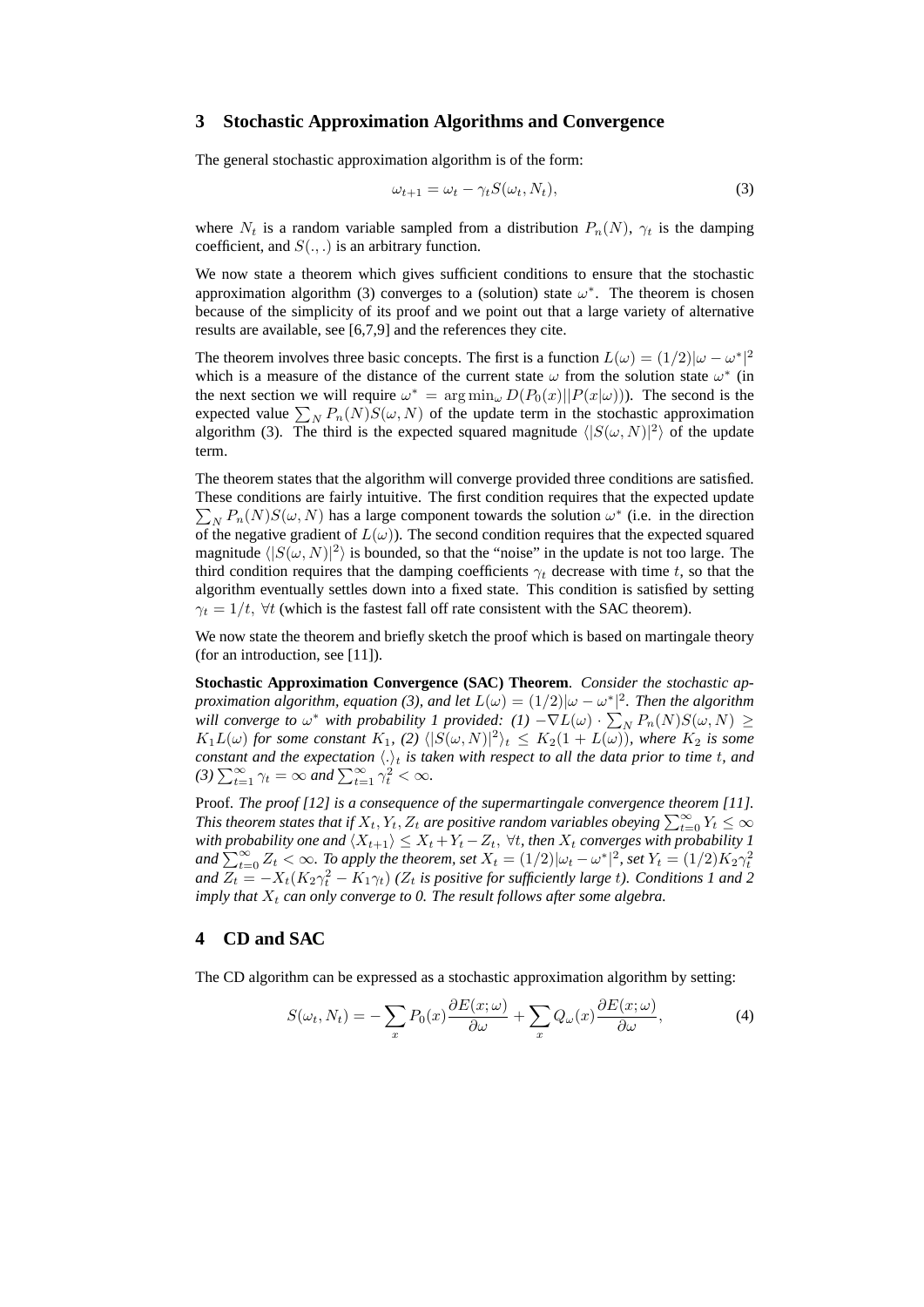where the random variable  $N_t$  corresponds to the MCMC sampling used to obtain  $Q_{\omega}(x)$ .

We can now apply the SAC to give three conditions which guarantee convergence of the CD algorithm. The third condition can be satisfied by setting  $\gamma_t = 1/t$ ,  $\forall t$ . We can satisfy the second condition by requiring that the gradient of  $E(x; \omega)$  with respect to  $\omega$  is bounded, see equation (4). We conjecture that weaker conditions, such as requiring only that the gradient of  $E(x; \omega)$  be bounded by a function linear in  $\omega$ , can be obtained using the more sophisticated martingale analysis described in [7].

It remains to understand the first condition and to determine whether the solution is unbiased. These require studying the *expected CD update*:

$$
\sum_{N_t} P_n(N_t) S(\omega_t, N_t) = -\sum_x P_0(x) \frac{\partial E(x; \omega)}{\partial \omega} + \sum_{y, x} P_0(y) K^m_{\omega}(y, x) \frac{\partial E(x; \omega)}{\partial \omega}, \quad (5)
$$

which is derived using the fact that the expected value of  $Q_{\omega}(x)$  is  $\sum_{y} P_0(y) K_{\omega}^m(y, x)$ (where the superscript  $<sup>m</sup>$  indicates running the transition kernel  $m$  times).</sup>

We now re-express this expected CD update in two different ways, Results 1 and 2, which give alternative ways of understanding it. We then proceed to Results 3 and 4 which give conditions for convergence and unbiasedness of CD.

But we must first introduce some background material from Markov Chain theory [13].

We choose the transition kernel  $K_{\omega}(x, y)$  to satisfy *detailed balance* so that  $P(x|\omega)K_{\omega}(x,y) = P(y|\omega)K_{\omega}(y,x)$ . Detailed balance is obeyed by many MCMC algorithms and, in particular, is always satisfied by Metropolis-Hasting algorithms. It implies that  $P(x|\omega)$  is the invariant kernel of  $K_{\omega}(x, y)$  so that  $\sum_{x} P(x|\omega)K_{\omega}(x, y) = P(y|\omega)$  (all transition kernels satisfy  $\sum_{y} K_{\omega}(x, y) = 1$ ,  $\forall x$ ).

Detailed balance implies that the matrix  $Q_{\omega}(x, y) = P(x|\omega)^{1/2} K_{\omega}(x, y) P(y|\omega)^{-1/2}$  is symmetric and hence has orthogonal eigenvectors and eigenvalues  $\{e^{\mu}_{\omega}(x), \lambda^{\mu}_{\omega}\}\$ . The eigenvalues are ordered by magnitude (largest to smallest). The first eigenvalue is  $\lambda^1 = 1$  (so  $|\lambda^{\mu}| < 1, \mu \ge 2$ ). By standard linear algebra, we can write  $Q_{\omega}(x, y)$  in terms of its eigenvectors and eigenvalues  $Q_\omega(x, y) = \sum_\mu \lambda_\omega^\mu e_\omega^\mu(x) e_\omega^\mu(y)$ , which implies that we can express the transition kernel applied  $m$  times by:

$$
K_{\omega}^{m}(x,y) = \sum_{\mu} {\{\lambda_{\omega}^{\mu}\}}^{m} {P(x|\omega)\}^{-1/2} e_{\omega}^{\mu}(x) {P(y|\omega)\}^{1/2} e_{\omega}^{\mu}(y) = \sum_{\mu} {\{\lambda_{\omega}^{\mu}\}}^{m} u_{\omega}^{\mu}(x) v_{\omega}^{\mu}(y),
$$
\n(6)

where the  $\{v^{\mu}_{\omega}(x)\}\$  and  $\{u^{\mu}_{\omega}(x)\}\$  are the *left and right eigenvectors* of the transition kernel  $K_{\omega}(x, y)$ . They are defined by:

$$
v^{\mu}_{\omega}(x) = e^{\mu}_{\omega}(x) \{ P(x|\omega) \}^{1/2}, \ u^{\mu}_{\omega}(x) = e^{\mu}_{\omega}(x) \{ P(x|\omega) \}^{-1/2}, \ \forall \mu,
$$
 (7)

and it can be verified that  $\sum_x v^{\mu}_{\omega}(x) K_{\omega}(x, y) = \lambda^{\mu}_{\omega} v^{\mu}_{\omega}(y)$ ,  $\forall \mu$  and  $\sum_y K_{\omega}(x, y) u^{\mu}_{\omega}(y) =$  $\lambda^{\mu}_{\omega} u^{\mu}_{\omega}(x)$ ,  $\forall \mu$ . In addition, the left and right eigenvectors are mutually orthonormal so that  $\sum_{x} v^{\mu}_{\omega}(x) u^{\nu}_{\omega}(x) = \delta_{\mu\nu}$ , where  $\delta_{\mu\nu}$  is the Kronecker delta function. This implies that we  $_{x}v^{\mu}_{\omega}(x)u^{\nu}_{\omega}(x) = \delta_{\mu\nu}$ , where  $\delta_{\mu\nu}$  is the Kronecker delta function. This implies that we can express any function  $f(x)$  in equivalent expansions,

$$
f(x) = \sum_{\mu} \{ \sum_{y} f(y) u_{\omega}^{\mu}(y) \} v_{\omega}^{\mu}(x), \ f(x) = \sum_{\mu} \{ \sum_{y} f(y) v_{\omega}^{\mu}(y) \} u_{\omega}^{\mu}(x). \tag{8}
$$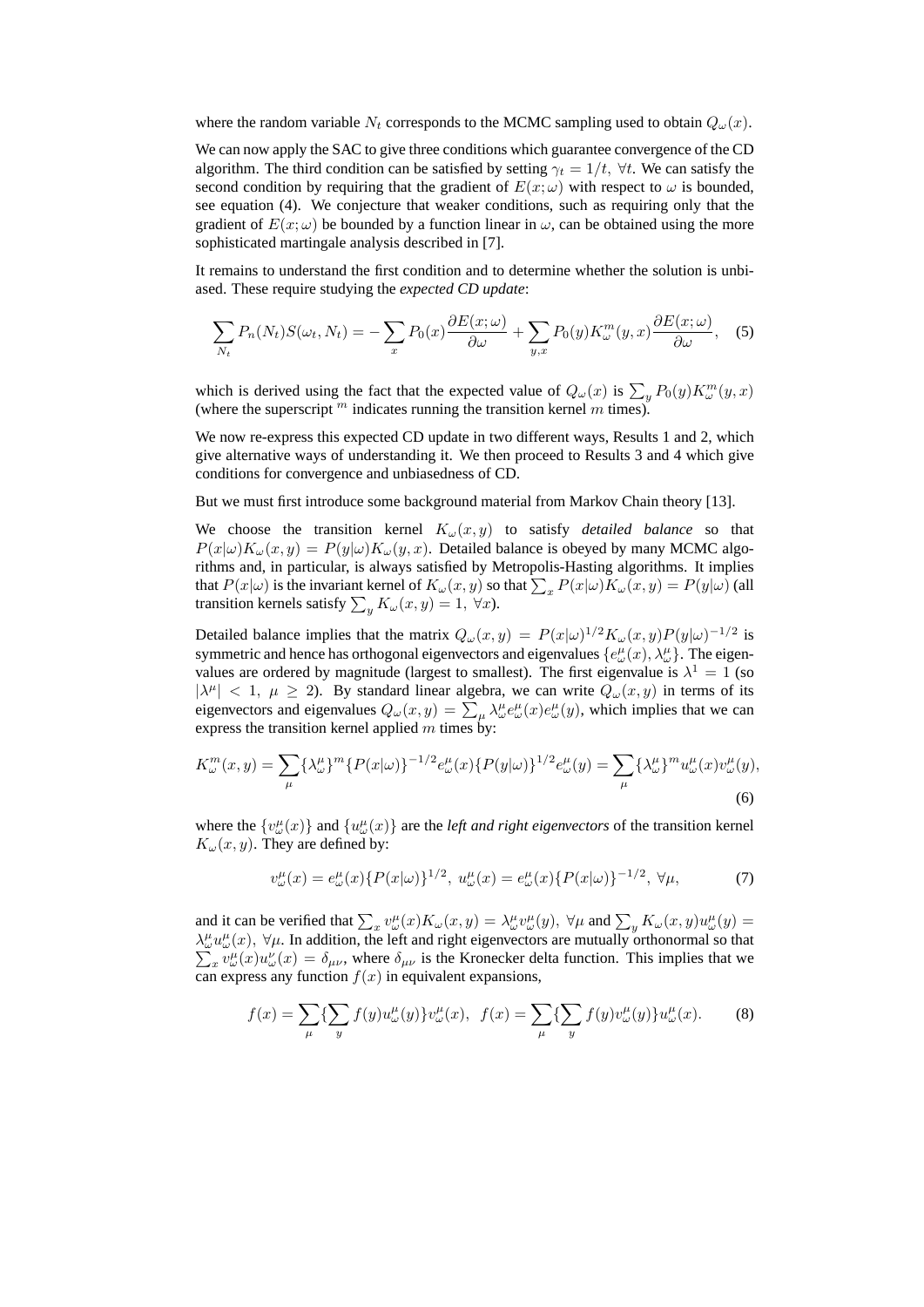Moreover, the first left and right eigenvectors can be calculated explicitly to give:

$$
v_{\omega}^{1}(x) = P(x|\omega), \ u_{\omega}^{1}(x) \propto 1, \ \lambda_{\omega}^{1} = 1,
$$
\n(9)

which follows because  $P(x|\omega)$  is the (unique) invariant distribution of the transition kernel  $K_{\omega}(x, y)$  and hence is the first left eigenvector.

We now have sufficient background to state and prove our first result.

**Result 1**. *The expected CD update corresponds to replacing the update term*  $\sum_{x} P(x|\omega) \frac{\partial E(x;\omega)}{\partial \omega}$  in the steepest descent equation (1) by:

$$
\sum_{x} \frac{\partial E(x;\omega)}{\partial \omega} P(x|\omega) + \sum_{\mu=2} {\{\lambda^{\mu}_{\omega}\}}^{m} {\{\sum_{y} P_{0}(y)u^{\mu}_{\omega}(y)\}} {\{\sum_{x} v^{\mu}_{\omega}(x) \frac{\partial E(x;\omega)}{\partial \omega}\}}, \quad (10)
$$

where  $\{v^{\mu}_{\omega}(x), u^{\mu}_{\omega}(x)\}\)$  are the left and right eigenvectors of  $K_{\omega}(x, y)$  with eigenvalues  $\{\lambda^{\mu}\}.$ 

Proof.

*The expected CD update replaces*  $\sum_{x} P(x|\omega) \frac{\partial E(x;\omega)}{\partial \omega}$  *by*  $\sum_{y,x} P_0(y) K_{\omega}^m(y,x) \frac{\partial E(x;\omega)}{\partial \omega}$ , *see equation (5). We use the eigenvector expansion of the transition kernel, equation (6), to express this as*  $\sum_{y,x,\mu} P_0(y) \{\lambda_\omega^{\mu}\}^m u_\omega^{\mu}(y) v_\omega^{\mu}(x) \frac{\partial E(x;\omega)}{\partial \omega}$ . The result follows using the *specific forms of the first eigenvectors, see equation (9).*

Result 1 demonstrates that the expected update of CD is similar to the steepest descent rule, see equations (1,10), but with an additional term  $\sum_{\mu=2} {\{\lambda_{\omega}^{\mu}\}}^m {\{\sum_{y} P_0(y)u_{\omega}^{\mu}(y)\}}$  $\{\sum_x v_\omega^\mu(x)\frac{\partial E(x;\omega)}{\partial \omega}\}\$  which will be small provided the magnitudes of the eigenvalues  $\{\lambda_\omega^\mu\}$ are small for  $\mu \ge 2$  (or if the transition kernel can be chosen so that  $\sum_{y} P_0(y) u^{\mu}_{\omega}$  is small for  $\mu \geq 2$ ).

We now give a second form for the expected update rule. To do this, we define a new variable  $g(x; \omega)$ . This is chosen so that  $\sum_{x} P(x|\omega)g(x; \omega) = 0$ ,  $\forall \omega$  and the extrema of the Kullback-Leibler divergence occurs when  $\sum_{x} P_0(x) g(x; \omega) = 0$ .

**Result 2.** Let  $g(x; \omega) = \frac{\partial E(x; \omega)}{\partial \omega} - \sum_{x} P(x|\omega) \frac{\partial E(x; \omega)}{\partial \omega}$ , then  $\sum_{x} P(x|\omega)g(x; \omega) = 0$ , the *extrema of the Kullback-Leibler divergence occur when*  $\sum_{x} P_0(x) g(x; \omega) = 0$ , and the *expected update rule can be written as:*

$$
\omega_{t+1} = \omega_t - \gamma_t \left\{ \sum_x P_0(x) g(x; \omega) - \sum_{y, x} P_0(y) K^m_{\omega}(y, x) g(x; \omega) \right\}.
$$
 (11)

Proof. The first result follows directly. The second follows because  $\sum_{x} P_0(x) g(x; \omega) =$  $\sum_{x} P_0(x) \frac{\partial E(x;\omega)}{\partial \omega} - \sum_{x} P(x|\omega) \frac{\partial E(x;\omega)}{\partial \omega}$ . To get the third we substitute the definition of  $g(x; \omega)$  *into the expected update equation* (5). The result follows using the standard prop*erty of transition kernels that*  $\sum_{y} \tilde{K}_{\omega}^{m}(x, y) = 1, \ \forall x$ .

We now use Results 1 and 2 to understand the fixed points of the CD algorithm and determine whether it is biased.

**Result 3.** *The fixed points*  $\omega^*$  *of the CD algorithm are true (unbiased) extrema of the KL divergence (i.e.*  $\sum_{x} P_0(x)g(x;\omega^*) = 0$ ) if, and only if, we also have  $\sum_{y,x} P_0(y) K^m_{\omega^*}(y,x) g(x;\omega^*) = 0$ . A sufficient condition is that  $P_0(y)$  and  $g(x;\omega)$  lie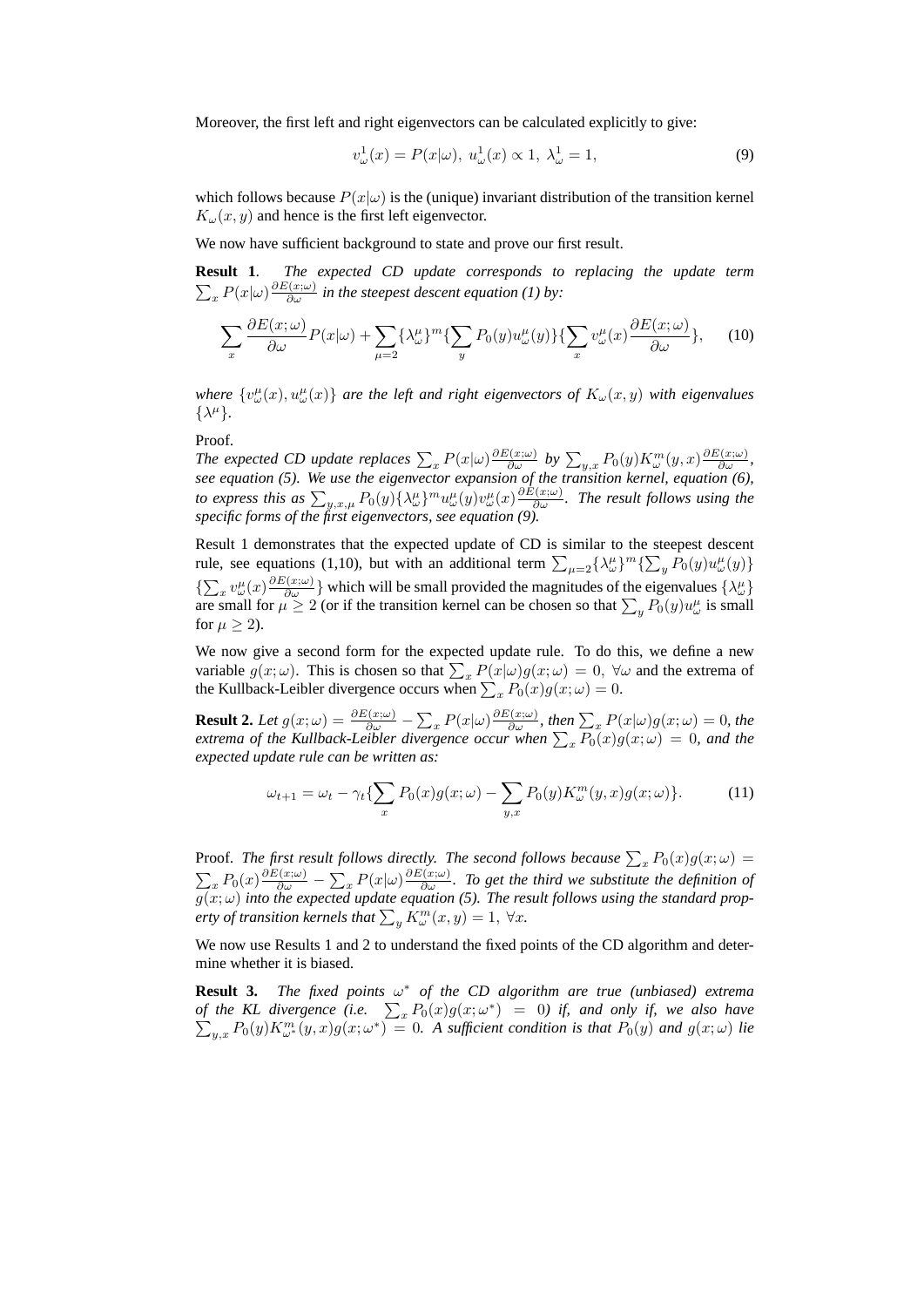*in orthogonal eigenspaces of*  $K_{\omega^*}(y, x)$ *. This includes the (known) special case when there exists*  $\omega^*$  *such that*  $P(x|\omega^*) = P_0(x)$  *(see [2]).* 

Proof. *The first part follows directly from equation (11) in Result 2. The second part can be obtained by the eigenspace analysis in Result 1. Suppose*  $P_0(x) = P(x|\omega^*)$ . Recall that  $v^1_{\omega^*}(x) = P(x|\omega^*),$  and so  $\sum_{y} P_0(y)u^{\mu}_{\omega^{ast}}(y) = 0, \ \mu \neq 1$ . Moreover,  $\sum_{x} v^1_{\omega^*} g(x;\omega^*) =$ 0. Hence  $P_0(x)$  and  $g(x; \omega^*)$  lie in orthogonal eigenspaces of  $K_{\omega^*}(y, x)$ .

Result 3 shows that whether CD converges to an unbiased estimate usually depends on the specific form of the MCMC transition matrix  $K_{\omega}(y, x)$ . But there is an intuitive argument why the bias term  $\sum_{y,x} P_0(y) K_{\omega^*}^m(y,x) g(x;\omega^*)$  $\sum$ ) may tend to be small at places where  $\sum_{x} P_0(x) g(x; \omega^*) = 0$ . This is because for small  $m$ ,  $\sum_{y} P_0(y) K_{\omega^*}^m(y, x) \approx P_0(x)$  which satisfies  $\sum_{x} P_0(x)g(x;\omega^*) = 0$ . Moreover, for large  $m, \sum_{y} P_0(y)K_{\omega^*}^m(y,x) \approx P(x|\omega^*)$ and we also have  $\sum_{x} P(x|\omega^*) g(x;\omega^*) = 0$ .

Alternatively, using Result 1, the bias term  $\sum_{y,x} P_0(y) K_{\omega^*}^m(y,x) g(x;\omega^*)$  can be expressed as  $\sum_{\mu=2} {\{\lambda_{\omega^*}^{\mu}\}}^m {\{\sum_y P_0(y)u_{\omega^*}^{\mu}(y)\}} {\{\sum_x v_{\omega^*}^{\mu}(x) \frac{\partial E(x;\omega^*)}{\partial \omega}\}}$ . This will tend to be small provided the eigenvalue moduli  $|\lambda_{\omega^*}^{\mu}|$  are small for  $\mu \geq 2$  (i.e. the standard conditions for a well defined Markov Chain). In general the bias term should decrease exponentially as  $|\lambda_{\omega^*}^2|^m$ . Clearly it is also desirable to define the transition kernels  $K_\omega(x, y)$  so that the right eigenvectors  $\{u^{\mu}_{\omega}(y): \mu \ge 2\}$  are as orthogonal as possible to the observed data  $P_0(y)$ .

The practicality of CD depends on whether we can find an MCMC sampler such that the bias term  $\sum_{y,x} P_0(y) K^m_{\omega^*}(y,x) g(x;\omega^*) = 0$  is small for most  $\omega$ . If not, then the alternative stochastic algorithms may be preferable.

Finally we give convergence conditions for the CD algorithm.

**Result 4** CD will converge with probability 1 to state  $\omega^*$  provided  $\gamma_t = 1/t$ ,  $\frac{\partial E}{\partial \omega}$  is bounded, *and*

$$
(\omega - \omega^*) \cdot \left\{ \sum_x P_0(x) g(x; \omega) - \sum_{y, x} P_0(y) K^m_\omega(y, x) g(x; \omega) \right\} \ge K_1 |\omega - \omega^*|^2, \quad (12)
$$

*for some*  $K_1$ *.* 

Proof. *This follows from the SAC theorem and Result 2. The boundedness of*  $\frac{\partial E}{\partial \omega}$  *is required to ensure that the "update noise" is bounded in order to satisfy the second condition of the SAC theorem.*

Results 3 and 4 can be combined to ensure that CD converges (with probability 1) to the correct (unbiased) solution. This requires specifying that  $\omega^*$  in Result 4 also satisfies the conditions  $\sum_{x} P_0(x)g(x;\omega^*) = 0$  and  $\sum_{y,x} P_0(y)K_{\omega^*}^m(y,x)g(x;\omega^*) = 0$ .

#### **5 Conclusion**

The goal of this paper was to relate the Contrastive Divergence (CD) algorithm to the stochastic approximation literature. This enables us to give convergence conditions which ensure that CD will converge to the parameters  $\omega^*$  that minimize the Kullback-Leibler divergence  $D(P_0(x)||P(x|\omega))$ . The analysis also gives necessary and sufficient conditions to determine whether the solution is unbiased. For more recent results, see Carreira-Perpignan and Hinton (in preparation).

The results in this paper are elementary and preliminary. We conjecture that far more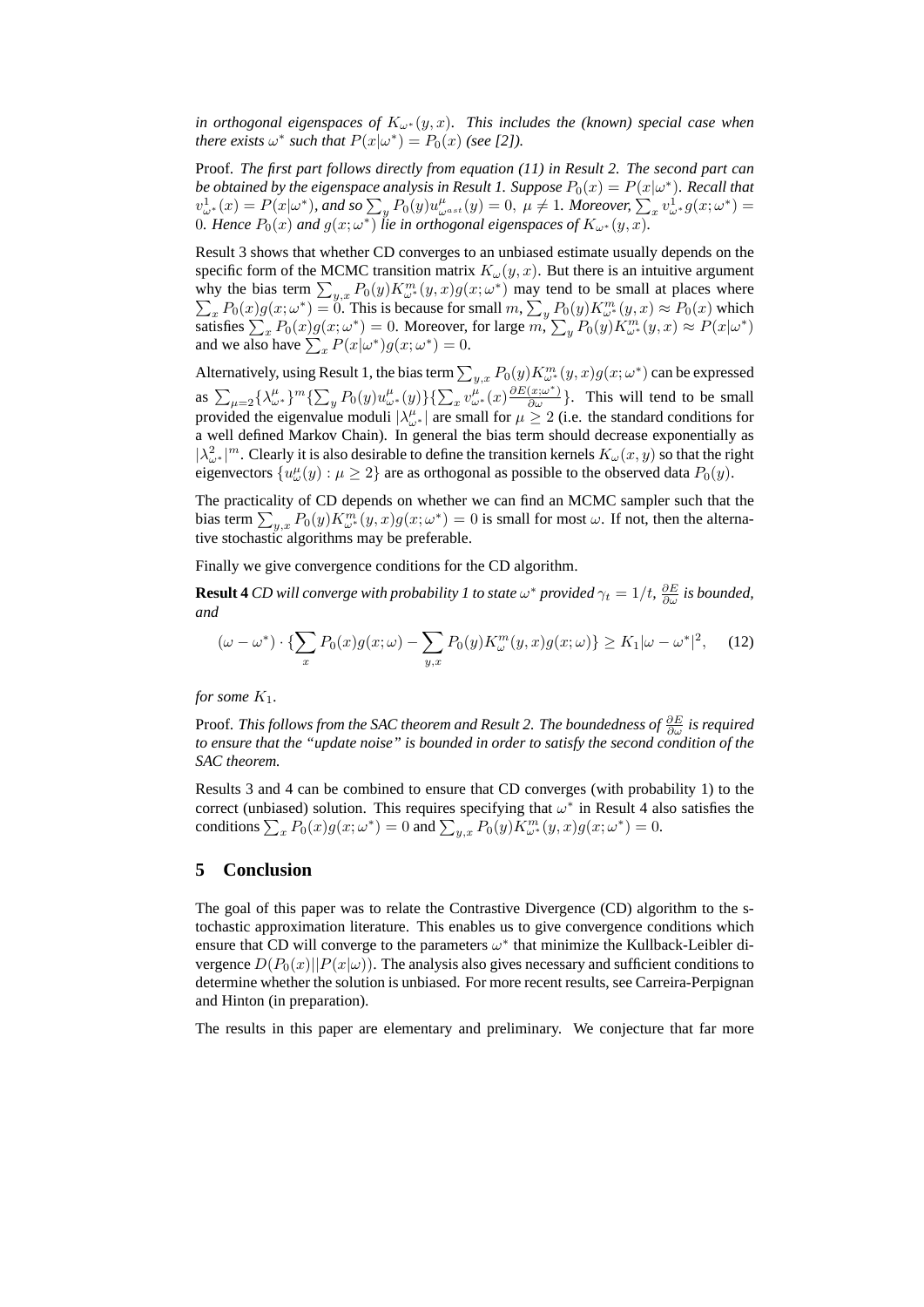powerful results can be obtained by adapting the convergence theorems in the literature [6,7,9]. In particular, Younes [7] gives convergence results when the gradient of the energy  $\partial E(x; \omega) / \partial \omega$  is bounded by a term that is linear in  $\omega$  (and hence unbounded). He is also able to analyze the asymptotic behaviour of these algorithms. But adapting his mathematical techniques to Contrastive Divergence is beyond the scope of this paper.

Finally, the analysis in this paper does not seem to capture many of the intuitions behind Contrastive Divergence [1]. But we hope that the techniques described in this paper may also stimulate research in this direction.

#### **Acknowledgements**

I thank Geoff Hinton, Max Welling and Yingnian Wu for stimulating conversations and feedback. Yingnian provided guidance to the stochastic approximation literature and Max gave useful comments on an early draft. This work was partially supported by an NSF SLC catalyst grant "Perceptual Learning and Brain Plasticity" NSF SBE-0350356.

## **References**

[1]. G. Hinton. "Training Products of Experts by Minimizing Contrastive Divergence"". *Neural Computation*. 14, pp 1771-1800. 2002.

[2]. Y.W. Teh, M. Welling, S. Osindero and G.E. Hinton. "Energy-Based Models for Sparse Overcomplete Representations". *Journal of Machine Learning Research*. To appear. 2003.

[3]. D. MacKay. "Failures of the one-step learning algorithm". Available electronically at http://www.inference.phy.cam.ac.uk/mackay/abstracts/gbm.html. 2001.

[4]. C.K.I. Williams and F.V. Agakov. "An Analysis of Contrastive Divergence Learning in Gaussian Boltzmann Machines". Technical Report EDI-INF-RR-0120. Institute for Adaptive and Neural Computation. University of Edinburgh. 2002.

[5]. H. Robbins and S. Monro. "A Stochastic Approximation Method". *Annals of Mathematical Sciences*. Vol. 22, pp 400-407. 1951.

[6]. H.J. Kushner and D.S. Clark. **Stochastic Approximation for Constrained and Unconstrained Systems.** New York. Springer-Verlag. 1978.

[7]. L. Younes. "On the Convergence of Markovian Stochastic Algorithms with Rapidly Decreasing Ergodicity rates." *Stochastics and Stochastic Reports*, 65, 177-228. 1999.

[8]. S.C. Zhu and X. Liu. "Learning in Gibbsian Fields: How Accurate and How Fast Can It Be?". *IEEE Trans. Pattern Analysis and Machine Intelligence*. Vol. 24, No. 7, July 2002.

[9]. H.J. Kushner. "Asymptotic Global Behaviour for Stochastic Approximation and Diffusions with Slowly Decreasing Noise Effects: Global Minimization via Monte Carlo". *SIAM J. Appl. Math.* 47:169-185. 1987.

[10]. G.B. Orr and T.K. Leen. "Weight Space Probability Densities on Stochastic Learning: II Transients and Basin Hopping Times". *Advances in Neural Information Processing Systems*, 5. Eds. Giles, Hanson, and Cowan. Morgan Kaufmann, San Mateo, CA. 1993.

[11]. G.R. Grimmett and D. Stirzaker. **Probability and Random Processes**. Oxford University Press. 2001.